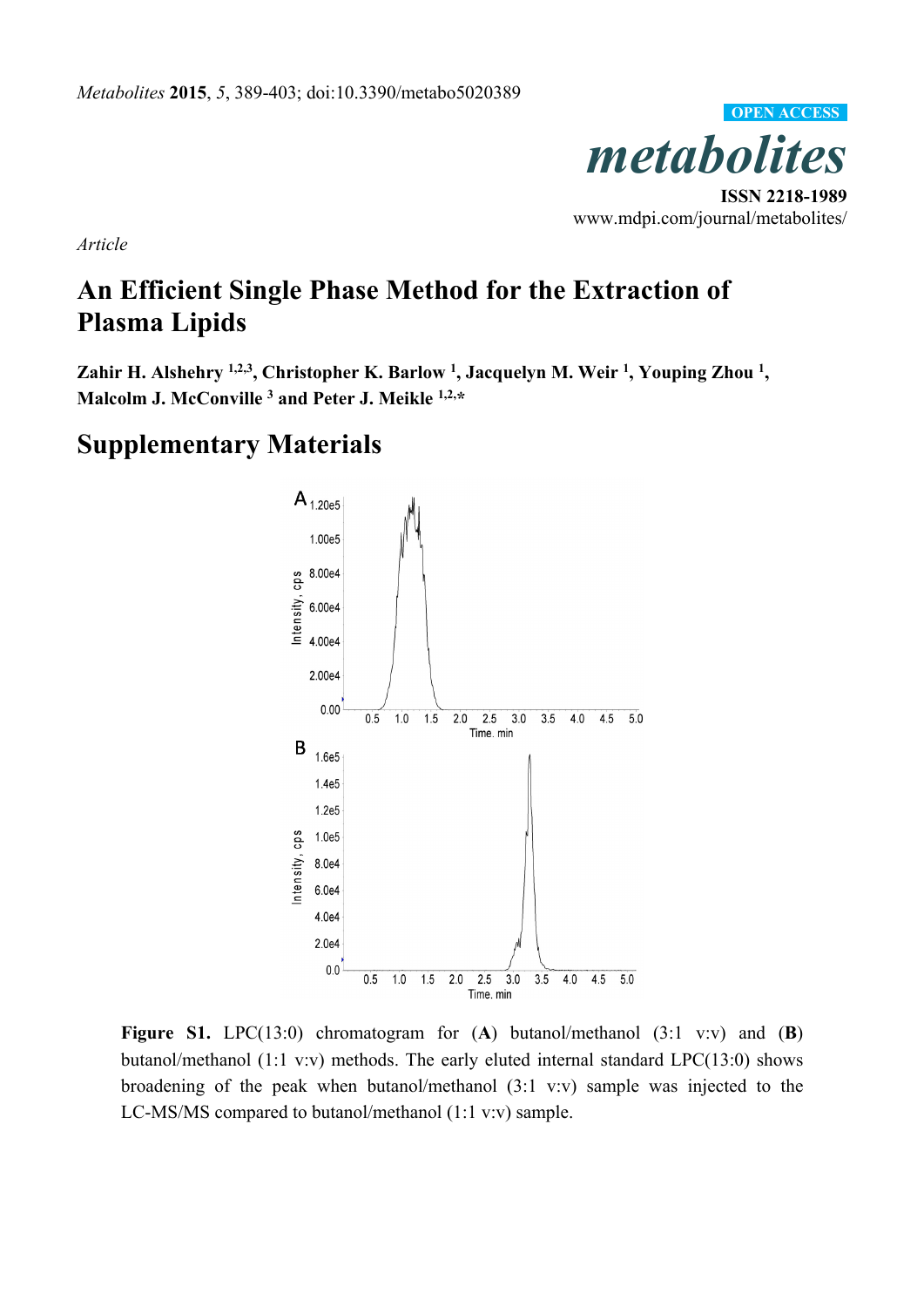|                     |                    | Chloroform/methanol        |                    | 1-Butanol/Methanol (1:1, v:v) |                          |                                                    |  |
|---------------------|--------------------|----------------------------|--------------------|-------------------------------|--------------------------|----------------------------------------------------|--|
| Lipid               | Average<br>pmol/mL | Within-<br>batch<br>$CV\%$ | Average<br>pmol/mL | Within-<br>batch<br>$CV\%$    | Batch-to-batch<br>$CV\%$ | Un-extracted<br>endogenous lipid $(\frac{6}{6})^1$ |  |
| Cer(d18:0/16:0)     | 40                 | $\overline{7}$             | 40                 | 14                            | 16.5                     | 0.0                                                |  |
| Cer(d18:0/18:0)     | 49                 | 13                         | 45                 | 20                            | 16.6                     | 0.0                                                |  |
| Cer(d18:0/20:0)     | 13                 | 88                         | 24                 | 17                            | 16.3                     | 0.0                                                |  |
| Cer(d18:0/22:0)     | 103                | 9                          | 116                | 13                            | 9.9                      | 0.0                                                |  |
| Cer(d18:0/24:1)     | 102                | 7                          | 113                | 3                             | 10.6                     | 0.0                                                |  |
| Cer(d18:0/24:0)     | 197                | 10                         | 193                | $\overline{2}$                | 8.6                      | $0.0\,$                                            |  |
| Cer(d18:1/16:0)     | 299                | $\overline{4}$             | 306                | $8\,$                         | 8.1                      | 8.6                                                |  |
| Cer(d18:1/18:0)     | 109                | 3                          | 99                 | 3                             | 9.9                      | 17.8                                               |  |
| Cer(d18:1/20:0)     | 97                 | 5                          | 94                 | 8                             | 7.9                      | 2.7                                                |  |
| Cer(d18:1/22:0)     | 726                | 4                          | 720                | $\tau$                        | 6.3                      | 7.9                                                |  |
| Cer(d18:1/24:1)     | 948                | 7                          | 973                | $\overline{4}$                | 6                        | 7.6                                                |  |
| Cer(d18:1/24:0)     | 2568               | 5                          | 2460               | $\overline{4}$                | 6.3                      | 7.8                                                |  |
| HexCer(d18:1/16:0)  | 1060               | $\tau$                     | 1011               | 5                             | 6.4                      | $8.0\,$                                            |  |
| HexCer(d18:1/18:0)  | 164                | 15                         | 136                | 9                             | 12.3                     | 10.1                                               |  |
| HexCer(d18:1/20:0)  | 221                | $\tau$                     | 182                | 11                            | 11                       | 0.0                                                |  |
| Hex Cer(d18:1/22:0) | 2236               | 18                         | 1870               | $\tau$                        | 7.5                      | 6.9                                                |  |
| HexCer(d18:1/24:1)  | 2180               | 18                         | 1800               | $\overline{4}$                | 7.2                      | 7.1                                                |  |
| HexCer(d18:1/24:0)  | 3010               | 16                         | 2598               | $\overline{4}$                | 6.5                      | $7.2\,$                                            |  |
| Hex2Cer(d18:1/16:0) | 4302               | 6                          | 3951               | $\overline{4}$                | 5                        | 7.2                                                |  |
| Hex2Cer(d18:1/18:0) | 74                 | 11                         | 63                 | 19                            | 15                       | 0.0                                                |  |
| Hex2Cer(d18:1/20:0) | 48                 | 11                         | 51                 | 13                            | 16.8                     | 0.0                                                |  |
| Hex2Cer(d18:1/22:0) | 264                | 6                          | 257                | 5                             | 8.6                      | 3.2                                                |  |
| Hex2Cer(d18:1/24:1) | 1108               | 5                          | 1046               | $\overline{4}$                | 7.8                      | $7.4\,$                                            |  |
| Hex2Cer(d18:1/24:0) | 279                | 9                          | 274                | $\overline{7}$                | 7.3                      | 3.5                                                |  |

**Table S1.** Performance of butanol/methanol (1:1) shows correlation of concentration compared to chloroform/methanol, within-batch, batch-to-batch variation and ratio of endogenous lipids after pellet's re-extraction.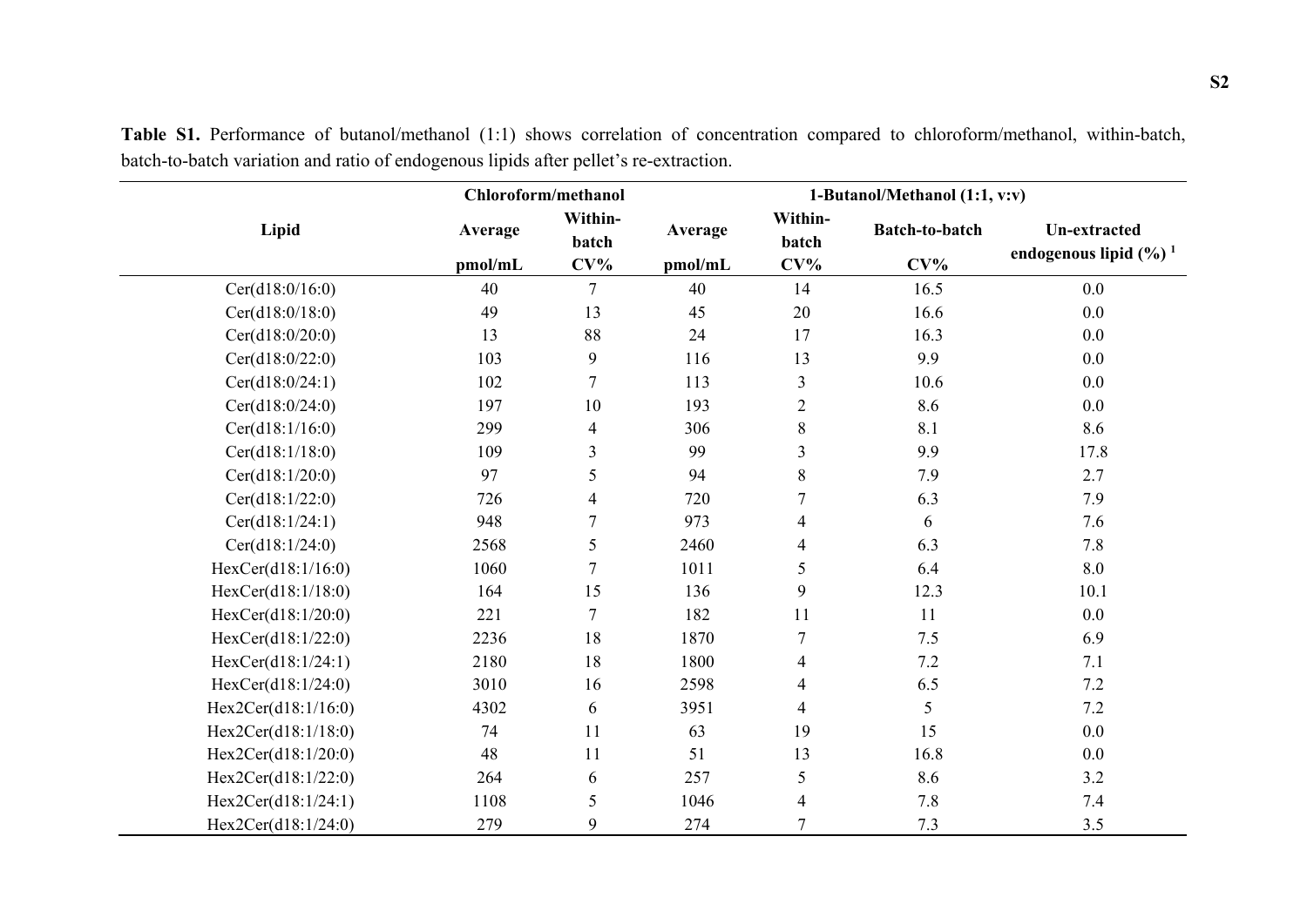| <b>Table S1.</b> Cont. |  |
|------------------------|--|
|                        |  |

|                                                               |         | <b>Chloroform/methanol</b> |         |                | 1-Butanol/Methanol (1:1, v:v) |                                    |
|---------------------------------------------------------------|---------|----------------------------|---------|----------------|-------------------------------|------------------------------------|
| Lipid                                                         | Average | Within-batch               | Average | Within-batch   | Batch-to-batch                | Un-extracted                       |
|                                                               | pmol/mL | $CV\%$                     | pmol/mL | $CV\%$         | $CV\%$                        | endogenous lipid $(\frac{6}{6})^1$ |
| Hex3Cer(d18:1/16:0)                                           | 908     | 10                         | 756     | 10             | 8.9                           | 5.9                                |
| Hex3Cer(d18:1/18:0)                                           | 94      | 27                         | 98      | $\overline{7}$ | 16.9                          | 0.0                                |
| Hex3Cer(d18: $1/20:0$ )                                       | 45      | 8                          | 36      | 17             | 21.8                          | 0.0                                |
| Hex3Cer(d18:1/22:0)                                           | 170     | 19                         | 180     | 18             | 13.7                          | 3.4                                |
| Hex3Cer(d18:1/24:1)                                           | 399     | $\overline{7}$             | 359     | 5              | 9.5                           | 0.0                                |
| Hex3Cer(d18:1/24:0)                                           | 193     | 5                          | 182     | 13             | 11                            | 0.0                                |
| NeuAc $\alpha$ 2-3Gal $\beta$ 1-4Glc $\beta$ -Cer(d18:1/16:0) | 665     | 3                          | 629     | 3              | 5.8                           | 7.2                                |
| NeuAc $\alpha$ 2-3Gal $\beta$ 1-4Glc $\beta$ -Cer(d18:1/18:0) | 500     | 10                         | 472     | 12             | 6.1                           | 3.2                                |
| NeuAc $\alpha$ 2-3Gal $\beta$ 1-4Glc $\beta$ -Cer(d18:1/20:0) | 209     | 9                          | 189     | 15             | 10                            | 0.0                                |
| NeuAc $\alpha$ 2-3Gal $\beta$ 1-4Glc $\beta$ -Cer(d18:1/22:0) | 512     | 5                          | 494     | 11             | 7.8                           | 2.5                                |
| NeuAc $\alpha$ 2-3Gal $\beta$ 1-4Glc $\beta$ -Cer(d18:1/24:1) | 744     | 9                          | 712     | 5              | 8.9                           | $8.8\,$                            |
| NeuAc $\alpha$ 2-3Gal $\beta$ 1-4Glc $\beta$ -Cer(d18:1/24:0) | 548     | 5                          | 512     | 3              | 12                            | 8.5                                |
| $LPC(O-16:0)$                                                 | 326     | $\overline{4}$             | 321     | 8              | 6.7                           | 7.9                                |
| $LPC(O-18:1)$                                                 | 206     | $\overline{4}$             | 200     | 5              | 8.3                           | 6.1                                |
| $LPC(O-18:0)$                                                 | 60      | 25                         | 65      | $\overline{4}$ | 6.5                           | 4.9                                |
| $LPC(O-20:1)$                                                 | 12      | 9                          | 11      | 8              | 9.7                           | 0.0                                |
| $LPC(O-20:0)$                                                 | 14      | 10                         | 15      | 8              | 5.1                           | 0.0                                |
| $LPC(O-22:1)$                                                 | 26      | 11                         | 25      | $\overline{7}$ | 7.2                           | 0.0                                |
| $LPC(O-22:0)$                                                 | 34      | 9                          | 37      | $\overline{7}$ | 8.3                           | 0.0                                |
| $LPC(O-24:2)$                                                 | 14      | 22                         | 13      | 31             | 9.4                           | 0.0                                |
| $LPC(O-24:1)$                                                 | 81      | 8                          | 78      | 8              | 5.8                           | 2.4                                |
| $LPC(O-24:0)$                                                 | 63      | 20                         | 56      | 9              | 6.5                           | 6.5                                |
| LPC(14:0)                                                     | 1873    | $\overline{3}$             | 1779    | $\overline{4}$ | $\overline{4}$                | 7.6                                |
| LPC(15:0)                                                     | 1046    | 3                          | 1039    | 9              | 4.4                           | 7.7                                |
| LPC(16:1)                                                     | 3193    | $\overline{2}$             | 3066    | 4              | 5.1                           | 7.3                                |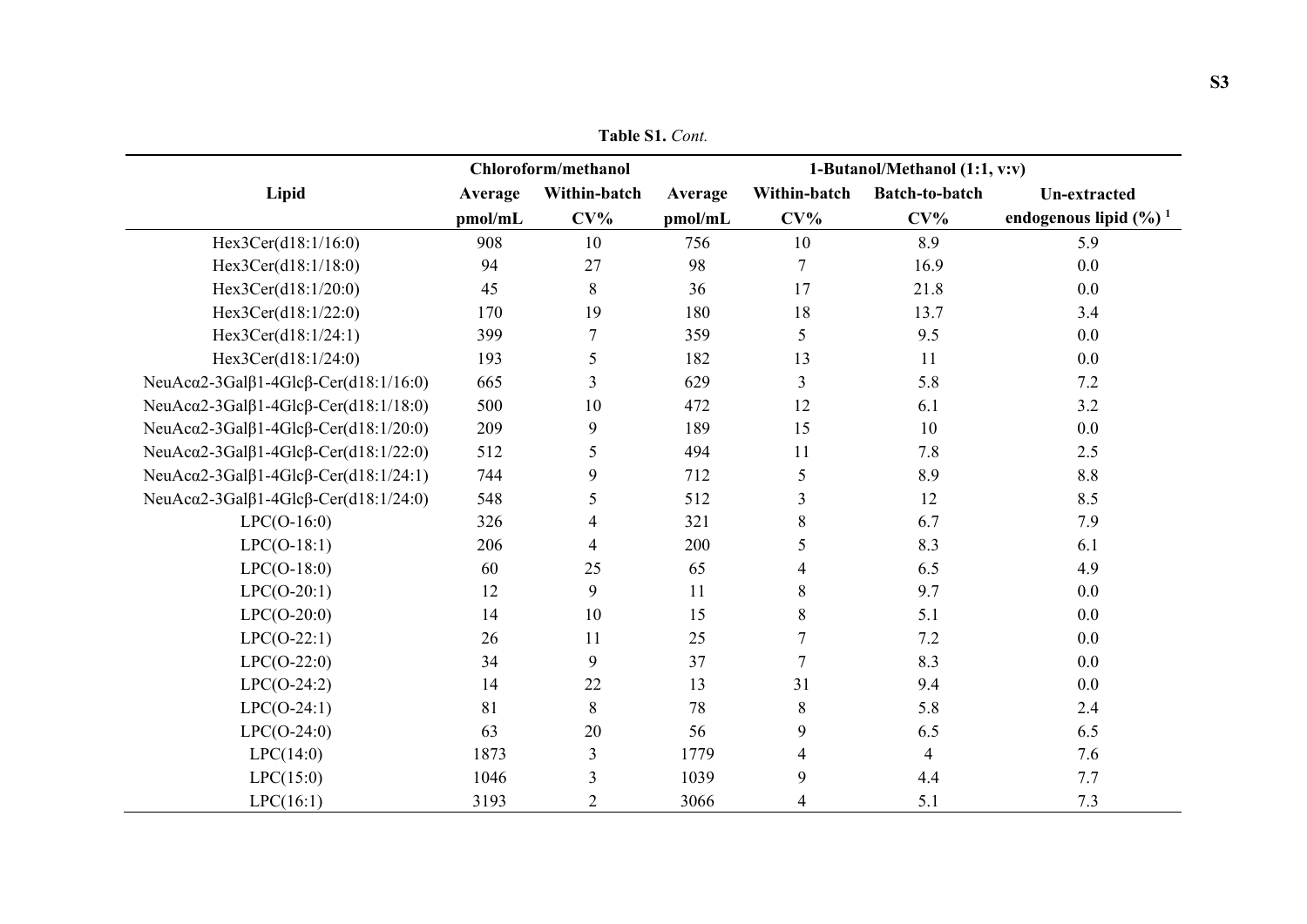|           |         | Chloroform/methanol | 1-Butanol/Methanol (1:1, v:v) |                  |                |                                    |  |
|-----------|---------|---------------------|-------------------------------|------------------|----------------|------------------------------------|--|
|           |         |                     |                               |                  |                |                                    |  |
| Lipid     | Average | Within-batch        | Average                       | Within-batch     | Batch-to-batch | Un-extracted                       |  |
|           | pmol/mL | $CV\%$              | pmol/mL                       | $CV\%$           | $CV\%$         | endogenous lipid $(\frac{6}{6})^1$ |  |
| LPC(16:0) | 86,558  | $\overline{2}$      | 84,230                        | 6                | 4.6            | 7.7                                |  |
| LPC(17:1) | 547     | $\overline{2}$      | 516                           | 5                | 5.1            | $7.5\,$                            |  |
| LPC(17:0) | 1896    | $\mathfrak{Z}$      | 1869                          | 6                | 4.6            | 7.3                                |  |
| LPC(18:3) | 794     | $\overline{2}$      | 785                           | 3                | 7.9            | $7.2\,$                            |  |
| LPC(18:2) | 33,877  | $\overline{2}$      | 33,876                        | 5                | 5.9            | 7.6                                |  |
| LPC(18:1) | 22,211  | $\overline{2}$      | 22,212                        | 5                | 5.9            | 7.3                                |  |
| LPC(18:0) | 23,559  | $\overline{2}$      | 23,244                        | 5                | 4.1            | 7.4                                |  |
| LPC(20:5) | 1130    | 3                   | 1097                          | $\overline{4}$   | 12.4           | 7.6                                |  |
| LPC(20:4) | 7262    | 3                   | 7330                          | $\tau$           | 11.7           | 7.3                                |  |
| LPC(20:3) | 3128    | $\overline{2}$      | 3102                          | $\overline{4}$   | 14.5           | $7.1\,$                            |  |
| LPC(20:2) | 492     | 8                   | 397                           | $\tau$           | 14.5           | 7.3                                |  |
| LPC(20:1) | 267     | 6                   | 231                           | 5                | 7.7            | 6.7                                |  |
| LPC(20:0) | 140     | $\overline{2}$      | 142                           | $8\,$            | 6.3            | 0.0                                |  |
| LPC(22:6) | 2101    | $\mathfrak{Z}$      | 2155                          | $\tau$           | 15.5           | 7.3                                |  |
| LPC(22:5) | 826     | $\overline{2}$      | 756                           | 5                | 17.3           | 6.8                                |  |
| LPC(22:1) | 21      | $\overline{2}$      | 19                            | 17               | 9.7            | $0.0\,$                            |  |
| LPC(22:0) | 29      | 12                  | 28                            | 5                | 8.9            | $0.0\,$                            |  |
| LPC(24:0) | 64      | 11                  | 61                            |                  | 7.2            | $0.0\,$                            |  |
| PC(28:0)  | 398     | 3                   | 343                           | 9                | 7.6            | 8.1                                |  |
| PC(29:0)  | 45      | 12                  | 45                            | 23               | 7.5            | $8.3\,$                            |  |
| PC(30:0)  | 4739    | 6                   | 4208                          | $\boldsymbol{9}$ | 6.4            | 8.1                                |  |
| PC(31:0)  | 1280    | 3                   | 1175                          | 5                | 7.7            | 9.9                                |  |
| PC(31:1)  | 1503    | $\overline{4}$      | 1389                          | 11               | 5.4            | $8.1\,$                            |  |
| PC(32:0)  | 12,424  | 9                   | 13,141                        | 6                | 6.4            | 9.0                                |  |
| PC(32:1)  | 24,817  | $\overline{2}$      | 23,402                        | 11               | $\overline{7}$ | 7.9                                |  |

**Table S1.** *Cont.*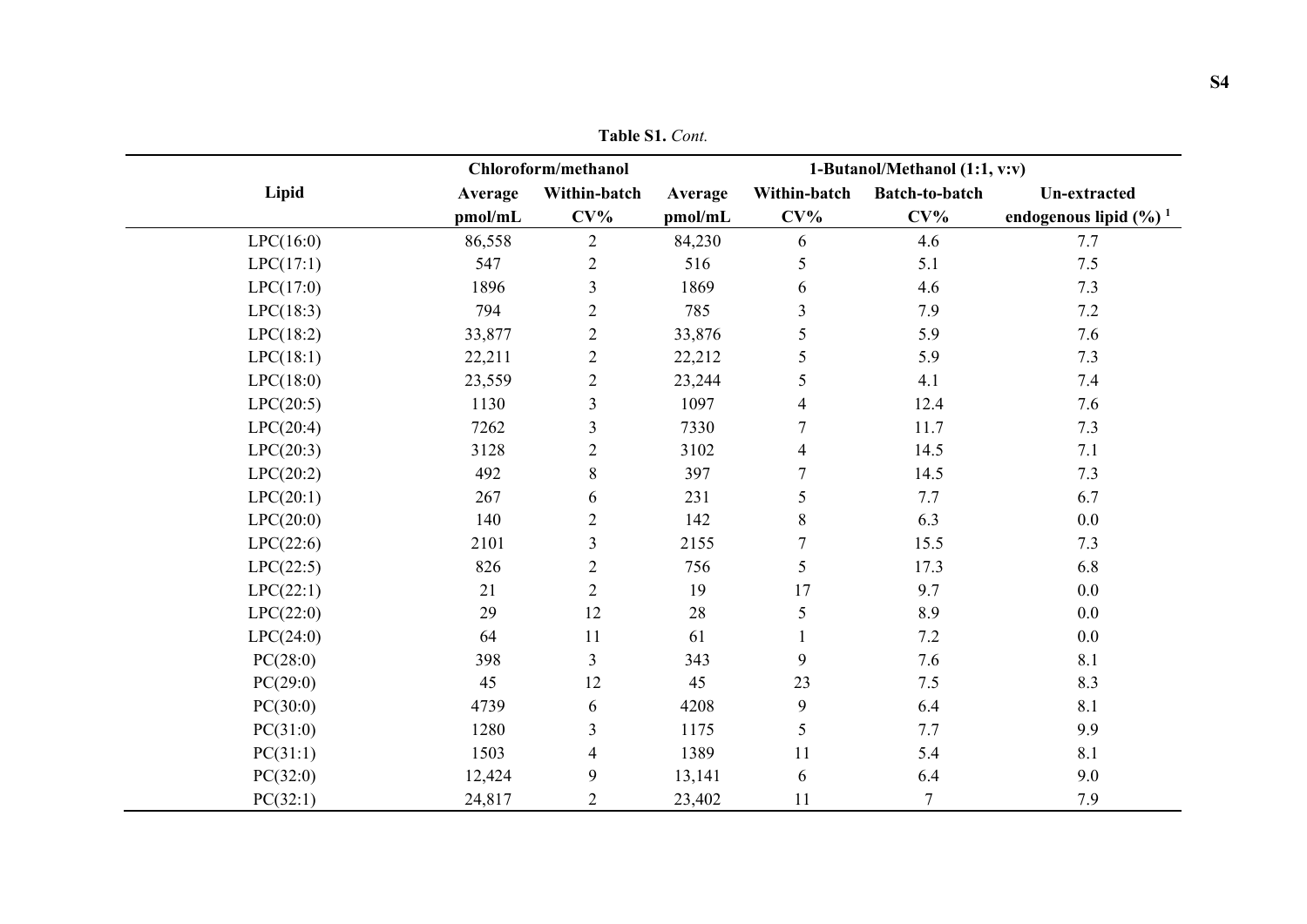|          |         | Chloroform/methanol |         |                  | 1-Butanol/Methanol (1:1, v:v) |                                    |
|----------|---------|---------------------|---------|------------------|-------------------------------|------------------------------------|
| Lipid    | Average | Within-batch        | Average | Within-batch     | <b>Batch-to-batch</b>         | <b>Un-extracted</b>                |
|          | pmol/mL | $CV\%$              | pmol/mL | $CV\%$           | $CV\%$                        | endogenous lipid $(\frac{6}{6})^1$ |
| PC(32:2) | 8014    | 6                   | 7858    | 13               | 5.4                           | 6.9                                |
| PC(32:3) | 440     | $\overline{4}$      | 410     | 12               | 5                             | 6.8                                |
| PC(33:0) | 1878    |                     | 1808    | $\boldsymbol{7}$ | 5.6                           | 10.9                               |
| PC(33:1) | 4849    | $\overline{4}$      | 4793    | 5                | 5.6                           | 11.3                               |
| PC(33:2) | 4453    | $\overline{4}$      | 4305    | 6                | 6.3                           | 7.6                                |
| PC(33:3) | 110     | $\overline{7}$      | 110     | 13               | 7.9                           | 10.0                               |
| PC(34:0) | 3054    | 6                   | 2781    | 6                | 7.1                           | 8.9                                |
| PC(34:1) | 210,589 | 5                   | 213,287 | $8\,$            | 4.6                           | 10.7                               |
| PC(34:2) | 361,481 | $\boldsymbol{9}$    | 358,469 | $\sqrt{2}$       | 6                             | $11.0\,$                           |
| PC(34:3) | 16,842  | 5                   | 16,991  | 12               | 6.3                           | 7.2                                |
| PC(34:4) | 2086    | 6                   | 1966    | 11               | 5.9                           | $8.1\,$                            |
| PC(34:5) | 216     | 5                   | 199     | $8\,$            | 6.2                           | $7.2\,$                            |
| PC(35:0) | 247     | 9                   | 217     | 21               | 8.9                           | 6.2                                |
| PC(35:1) | 7931    | $\sqrt{5}$          | 7878    | $\boldsymbol{7}$ | 6                             | $10.2\,$                           |
| PC(35:2) | 12,167  | $\overline{4}$      | 12,454  | $8\,$            | 5.4                           | 11.2                               |
| PC(35:3) | 2064    | $\mathbf{2}$        | 1907    | $8\,$            | 5.2                           | 9.5                                |
| PC(35:4) | 1254    | $\overline{2}$      | 1204    | 15               | 9                             | 8.4                                |
| PC(35:5) | 171     | 16                  | 159     | 9                | 13.1                          | 0.0                                |
| PC(36:0) | 285     | 11                  | 276     | 11               | 9                             | 6.9                                |
| PC(36:1) | 50,098  | 6                   | 47,820  | 12               | 5.6                           | 8.3                                |
| PC(36:2) | 242,822 | $\tau$              | 240,658 | $\mathfrak{Z}$   | 5.9                           | 11.0                               |
| PC(36:3) | 139,272 | $\tau$              | 145,402 | $8\,$            | 5                             | $11.0\,$                           |
| PC(36:5) | 27,533  | 6                   | 26,888  | 9                | 6.2                           | 7.8                                |
| PC(36:6) | 1058    | 5                   | 984     | $10\,$           | 6.5                           | 7.1                                |
| PC(37:4) | 5759    | 14                  | 5865    | 16               | 6.8                           | 11.3                               |

**Table S1.** *Cont.*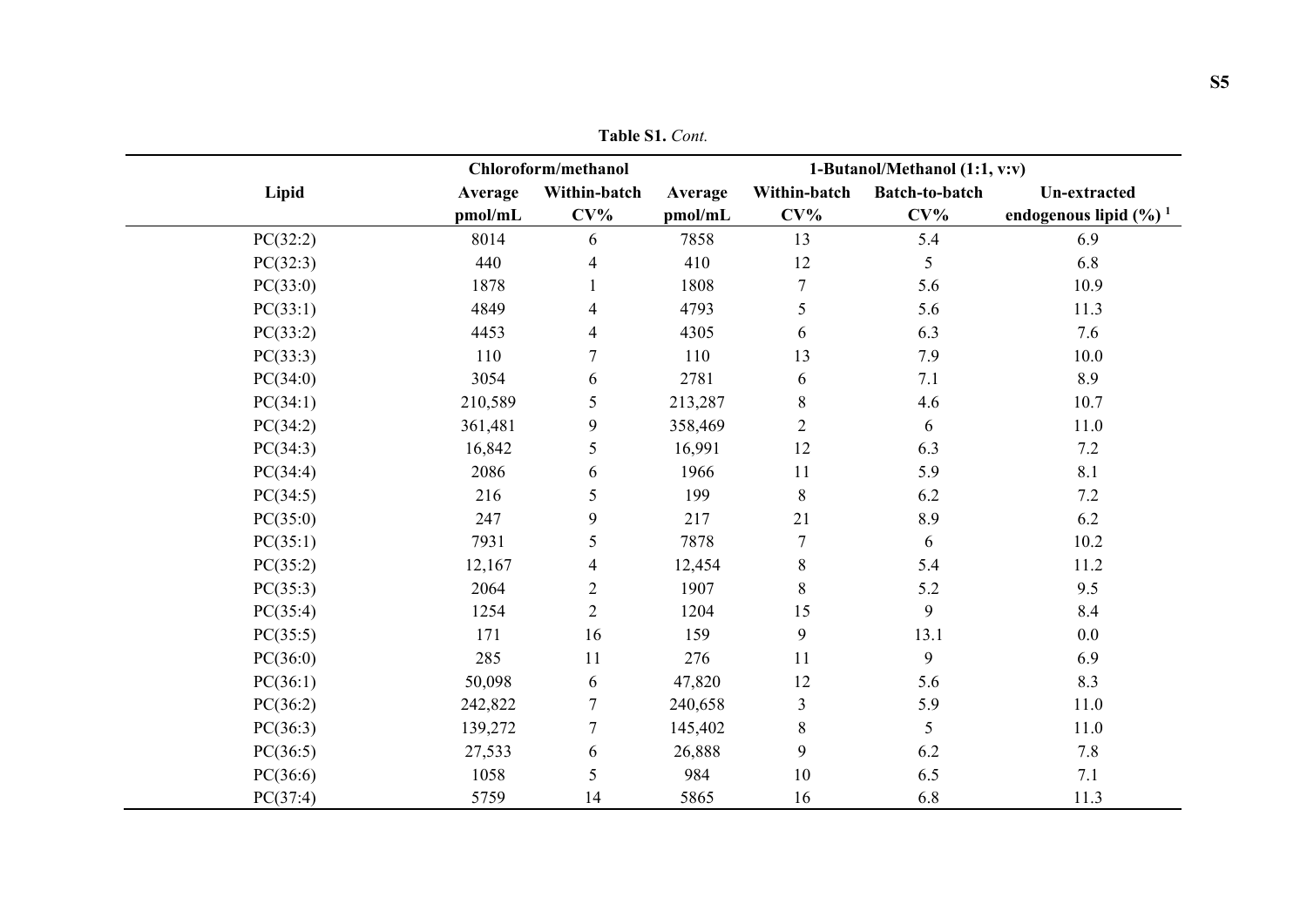|                            |         | Chloroform/methanol |         | 1-Butanol/Methanol (1:1, v:v) |                |                                    |
|----------------------------|---------|---------------------|---------|-------------------------------|----------------|------------------------------------|
| Lipid                      | Average | Within-batch        | Average | Within-batch                  | Batch-to-batch | Un-extracted                       |
|                            | pmol/mL | $CV\%$              | pmol/mL | $CV\%$                        | $CV\%$         | endogenous lipid $(\frac{6}{6})^1$ |
| PC(37:5)                   | 1318    | 9                   | 1281    | 9                             | 6.9            | 10.7                               |
| PC(37:6)                   | 606     | $\overline{2}$      | 547     | $8\,$                         | 6.7            | 8.3                                |
| PC(38:2)                   | 8104    | 19                  | 10,501  | 23                            | 13             | 7.0                                |
| PC(38:3)                   | 37,425  | 6                   | 37,994  | $\,8\,$                       | 6.1            | 11.9                               |
| PC(38:4)                   | 96,577  | 6                   | 93,267  | $\overline{c}$                | 7.4            | 11.0                               |
| PC(38:5)                   | 55,364  | 11                  | 59,589  | 3                             | 5.2            | 11.6                               |
| PC(38:7)                   | 1984    | $\mathfrak{Z}$      | 1895    | $8\,$                         | 5.7            | 8.1                                |
| PC(39:5)                   | 792     | $\overline{7}$      | 792     | 6                             | 5.5            | 11.9                               |
| PC(39:6)                   | 1795    | 14                  | 1737    | $\tau$                        | 7.5            | 12.1                               |
| PC(39:7)                   | 106     | 19                  | 64      | 15                            | 10.3           | 5.4                                |
| PC(40:4)                   | 2641    | 6                   | 2470    | 12                            | 6.7            | 8.1                                |
| PC(40:5)                   | 14,696  | 5                   | 14,255  | 9                             | 5.8            | 10.4                               |
| PC(40:6)                   | 27,469  |                     | 27,241  | 13                            | 6.2            | 11.6                               |
| PC(40:7)                   | 5130    | $\overline{2}$      | 5038    | $10\,$                        | $\overline{7}$ | 10.8                               |
| PC(40:8)                   | 1405    | 6                   | 1121    | $8\,$                         | 6.7            | 7.7                                |
| $PC(16:0_20:4)^2$          | 143,596 | 9                   | 144,891 | $\tau$                        | 5.9            | 12.3                               |
| $PC(16:0_22:6)^2$          | 54,744  | 16                  | 60,899  | 9                             | 5.2            | 12.9                               |
| $PC(18:1\;18:3)^2$         | 21,114  | 8                   | 20,716  | 16                            | 9.2            | 6.5                                |
| PC(18:2 20:4) <sup>2</sup> | 5442    | 15                  | 5500    | 9                             | 11.3           | 8.4                                |
| $PC(O-32:0)$               | 1920    | $\overline{2}$      | 1937    | 6                             | 6.6            | 10.2                               |
| $PC(O-32:1)$               | 541     | 18                  | 550     | $\overline{7}$                | 5.6            | 10.4                               |
| $PC(O-32:2)$               | 53      | 18                  | 33      | 30                            | 11.1           | 6.6                                |
| $PC(O-34:1)$               | 4288    | $\boldsymbol{0}$    | 4154    | 9                             | $\overline{7}$ | 10.4                               |
| $PC(O-34:2)$               | 4973    | 9                   | 4416    | 9                             | 5.2            | 10.2                               |
| $PC(O-34:3)$               | 126     | $\, 8$              | 108     | 14                            | 11.9           | 9.8                                |

**Table S1.** *Cont.*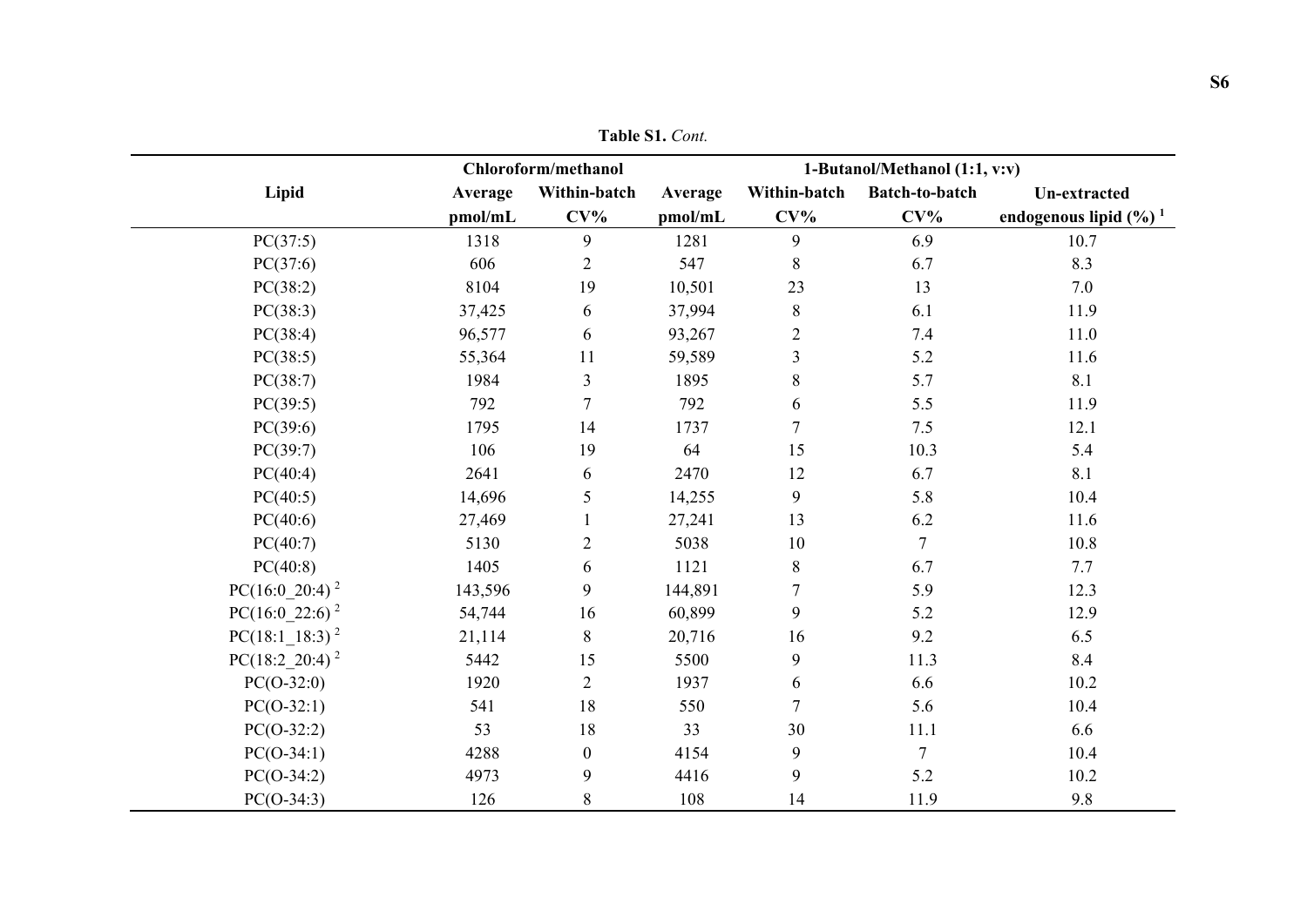|              |         | Chloroform/methanol |         |                | 1-Butanol/Methanol (1:1, v:v) |                                    |
|--------------|---------|---------------------|---------|----------------|-------------------------------|------------------------------------|
| Lipid        | Average | Within-batch        | Average | Within-batch   | <b>Batch-to-batch</b>         | <b>Un-extracted</b>                |
|              | pmol/mL | $CV\%$              | pmol/mL | $CV\%$         | $CV\%$                        | endogenous lipid $(\frac{6}{6})^1$ |
| $PC(O-34:4)$ | 63      | 26                  | 49      | $\overline{4}$ | 23.4                          | 4.0                                |
| $PC(O-35:4)$ | 98      | $\tau$              | 88      | 15             | 9.1                           | 11.5                               |
| $PC(O-36:2)$ | 1620    | 14                  | 1731    | 5              | 8.2                           | 9.1                                |
| $PC(O-36:3)$ | 5168    | 5                   | 5080    | 5              | 5.2                           | 11.2                               |
| $PC(O-36:4)$ | 10,555  | 11                  | 11,484  | 11             | 5.3                           | 10.6                               |
| $PC(O-36:5)$ | 563     | $\overline{2}$      | 556     | 18             | 11.4                          | 9.2                                |
| $PC(O-38:4)$ | 3829    | 22                  | 4122    | 6              | 6.6                           | 8.3                                |
| $PC(O-38:5)$ | 12,817  | $\overline{4}$      | 13,072  | 11             | 5.2                           | $11.8\,$                           |
| $PC(O-40:5)$ | 774     | $\mathbf{1}$        | 857     | $\,8\,$        | 5.9                           | $8.8\,$                            |
| $PC(O-40:6)$ | 280     | 27                  | 354     | 29             | 6.9                           | 8.5                                |
| $PC(O-40:7)$ | 1740    | 9                   | 1731    | 5              | 6                             | 10.9                               |
| $PC(P-30:0)$ | 103     | 3                   | 110     | 12             | 6.5                           | $10.8\,$                           |
| $PC(P-32:0)$ | 1639    | 4                   | 1684    | $\overline{7}$ | 6                             | 9.7                                |
| $PC(P-32:1)$ | 248     | 3                   | 239     | 5              | 5.9                           | 10.7                               |
| $PC(P-34:1)$ | 3518    | 1                   | 3542    | 6              | 6.8                           | 9.9                                |
| $PC(P-34:2)$ | 6266    | $\,8\,$             | 6014    | 10             | 6.4                           | 9.9                                |
| $PC(P-34:3)$ | 162     | 9                   | 140     | $8\,$          | 14.2                          | 10.2                               |
| $PC(P-36:2)$ | 2094    | 5                   | 2046    | 12             | $\overline{7}$                | 9.4                                |
| $PC(P-36:4)$ | 8465    | 5                   | 8470    | $\tau$         | 5.9                           | 9.9                                |
| $PC(P-36:5)$ | 748     | $\overline{3}$      | 703     | $\,8\,$        | 7.6                           | 7.9                                |
| $PC(P-38:4)$ | 3093    | 11                  | 2854    | 6              | 8.1                           | 9.4                                |
| $PC(P-38:5)$ | 3318    | 10                  | 3599    | 9              | 5.3                           | 11.7                               |
| $PC(P-38:6)$ | 1122    | 12                  | 1218    | 11             | 7.4                           | 13.0                               |
| $PC(P-40:6)$ | 350     | 22                  | 366     | $\mathfrak s$  | 10.6                          | 10.4                               |
| LPE(16:0)    | 1719    | 6                   | 1572    | 3              | 7.8                           | 8.7                                |

**Table S1.** *Cont.*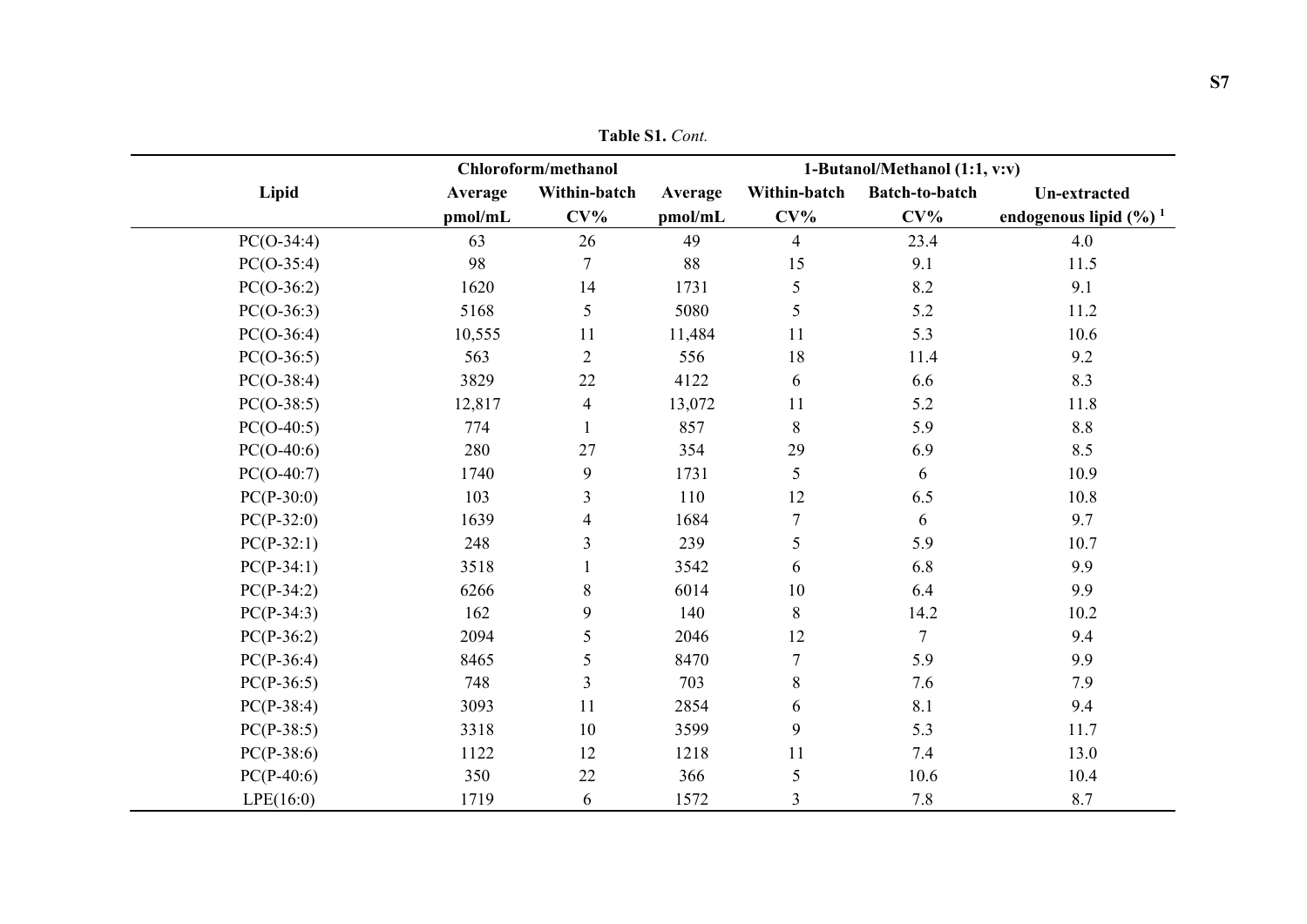|           |         | Chloroform/methanol      |         | 1-Butanol/Methanol (1:1, v:v) |                |                                    |  |
|-----------|---------|--------------------------|---------|-------------------------------|----------------|------------------------------------|--|
| Lipid     | Average | Within-batch             | Average | Within-batch                  | Batch-to-batch | <b>Un-extracted</b>                |  |
|           | pmol/mL | $CV\%$                   | pmol/mL | $CV\%$                        | $CV\%$         | endogenous lipid $(\frac{6}{6})^1$ |  |
| LPE(18:2) | 4450    |                          | 4079    | $\overline{3}$                | 4.6            | 8.4                                |  |
| LPE(18:1) | 3041    | $\overline{4}$           | 2712    | $\tau$                        | 5.3            | 7.6                                |  |
| LPE(18:0) | 2331    | 5                        | 2193    | 1                             | 9.6            | 7.4                                |  |
| LPE(20:4) | 2261    | $\tau$                   | 1685    | 3                             | 6.3            | 8.3                                |  |
| LPE(22:6) | 2323    |                          | 1855    | 6                             | 6              | $0.0\,$                            |  |
| PE(32:1)  | 62      | 34                       | 48      | 9                             | 20.5           | 0.0                                |  |
| PE(32:0)  | 30      | 24                       | 25      | 28                            | 19             | 0.0                                |  |
| PE(34:3)  | 78      | $22\,$                   | 100     | 27                            | 14.3           | 0.0                                |  |
| PE(34:2)  | 1123    | 6                        | 1127    | 6                             | 6.9            | 7.2                                |  |
| PE(34:1)  | 859     | $\overline{\mathbf{4}}$  | 781     | $\overline{3}$                | 8.6            | 11.7                               |  |
| PE(35:2)  | 82      | 25                       | 73      | 19                            | 18.6           | 7.4                                |  |
| PE(35:1)  | 65      | $8\,$                    | 57      | 27                            | 15.5           | $0.0\,$                            |  |
| PE(36:5)  | 143     | 11                       | 132     | 33                            | 13.1           | 9.3                                |  |
| PE(36:4)  | 1543    | 6                        | 1703    | $\mathbf{1}$                  | 6.3            | 9.7                                |  |
| PE(36:3)  | 1082    | $\overline{\mathcal{A}}$ | 1156    | 3                             | 7.7            | $7.4\,$                            |  |
| PE(36:2)  | 3514    | 5                        | 3421    | $\boldsymbol{7}$              | 6.2            | 8.6                                |  |
| PE(36:1)  | 757     | $\mathbf{1}$             | 736     | $\overline{7}$                | $\tau$         | 7.4                                |  |
| PE(36:0)  | 75      | 11                       | 57      | 17                            | 23.8           | 0.0                                |  |
| PE(38:6)  | 2022    | $\overline{4}$           | 2213    | 9                             | 6.1            | 7.6                                |  |
| PE(38:5)  | 1669    | 5                        | 1787    | 9                             | 6.2            | 9.7                                |  |
| PE(38:4)  | 4156    | 5                        | 4064    | 9                             | 6.1            | 9.0                                |  |
| PE(38:3)  | 351     | $\mathfrak{Z}$           | 365     | 15                            | 13.1           | $\boldsymbol{8.0}$                 |  |
| PE(40:7)  | 196     | $8\,$                    | 211     | 21                            | 12.4           | 0.0                                |  |
| PE(40:6)  | 1080    | $\overline{\mathbf{4}}$  | 1093    | 9                             | 7.9            | 10.1                               |  |
| PE(40:5)  | 447     | 10                       | 434     | $\overline{2}$                | 8.1            | 7.3                                |  |

**Table S1.** *Cont.*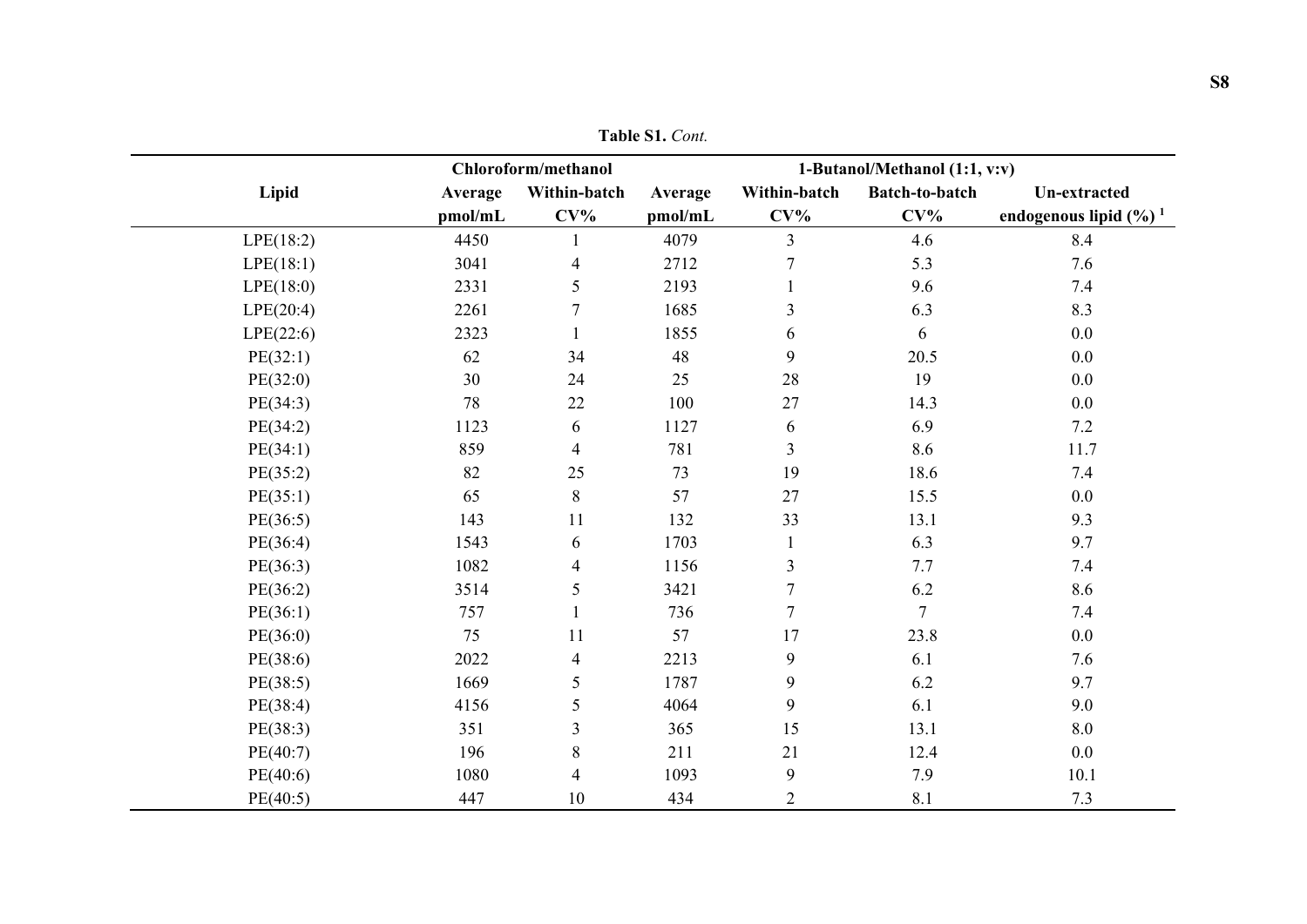|              |         | Chloroform/methanol |                |                          | 1-Butanol/Methanol (1:1, v:v) |                                    |  |
|--------------|---------|---------------------|----------------|--------------------------|-------------------------------|------------------------------------|--|
| Lipid        | Average | Within-batch        | Average        | Within-batch             | Batch-to-batch                | Un-extracted                       |  |
|              | pmol/mL | $CV\%$              | pmol/mL        | $CV\%$                   | $CV\%$                        | endogenous lipid $(\frac{6}{6})^1$ |  |
| PE(40:4)     | 84      | 15                  | 78             | 15                       | 17.9                          | 0.0                                |  |
| $PE(O-34:2)$ | 87      | 27                  | 102            | 13                       | 16.4                          | 0.0                                |  |
| $PE(O-34:1)$ | 127     | 12                  | 139            | $\, 8$                   | 13.8                          | 3.9                                |  |
| $PE(O-36:5)$ | 53      | 31                  | 75             | 10                       | 15.7                          | 0.0                                |  |
| $PE(O-36:4)$ | 718     | $8\,$               | 722            | 8                        | 7.8                           | 11.2                               |  |
| $PE(O-36:3)$ | 136     |                     | 151            | 16                       | 15                            | 3.3                                |  |
| $PE(O-36:2)$ | 138     | $8\,$               | 138            | 5                        | 11                            | 5.9                                |  |
| $PE(O-38:5)$ | 841     | 4                   | 809            | 9                        | 7.7                           | 11.3                               |  |
| $PE(O-38:4)$ | 596     | $\boldsymbol{7}$    | 590            |                          | $\overline{7}$                | 6.4                                |  |
| $PE(O-40:7)$ | 224     | 4                   | 193            | 12                       | 11.6                          | $8.0\,$                            |  |
| $PE(O-40:6)$ | 134     | 5                   | 129            | 14                       | 21.7                          | $0.0\,$                            |  |
| $PE(O-40:5)$ | 158     | 19                  | 144            | 11                       | 12.1                          | 0.0                                |  |
| $PE(P-34:2)$ | 96      | 12                  | 99             | 12                       | 13.5                          | 0.0                                |  |
| $PE(P-34:1)$ | 77      | 5                   | 73             | $\tau$                   | 16.2                          | 5.9                                |  |
| $PE(P-36:4)$ | 402     |                     | 388            | 9                        | 9.7                           | 6.7                                |  |
| $PE(P-36:2)$ | 262     | 5                   | 250            | 12                       | 9.4                           | 4.4                                |  |
| $PE(P-36:1)$ | 64      | 14                  | 70             | 20                       | 14.6                          | $0.0\,$                            |  |
| $PE(P-38:6)$ | 318     | $\tau$              | 343            | $\,8\,$                  | 9.4                           | 3.2                                |  |
| $PE(P-38:5)$ | 1167    | $\boldsymbol{2}$    | 1177           | $\,8\,$                  | 6.8                           | 9.7                                |  |
| $PE(P-38:4)$ | 758     | $\overline{3}$      | 718            | $\overline{\mathcal{A}}$ | 6.9                           | 8.5                                |  |
| $PE(P-40:6)$ | 250     | $10\,$              | 248            | 12                       | 11.3                          | 3.9                                |  |
| $PE(P-40:5)$ | 366     | 9                   | 380            | 13                       | 8.9                           | 8.7                                |  |
| PG(34:1)     | 21      | 35                  | $\overline{7}$ | 173                      | 13                            | 0.0                                |  |
| PG(36:2)     | 34      | 3                   | 39             | 44                       | 19                            | 0.0                                |  |
| PG(36:0)     | 40      | $10\,$              | 59             | 16                       | 17                            | 0.0                                |  |

**Table S1.** *Cont.*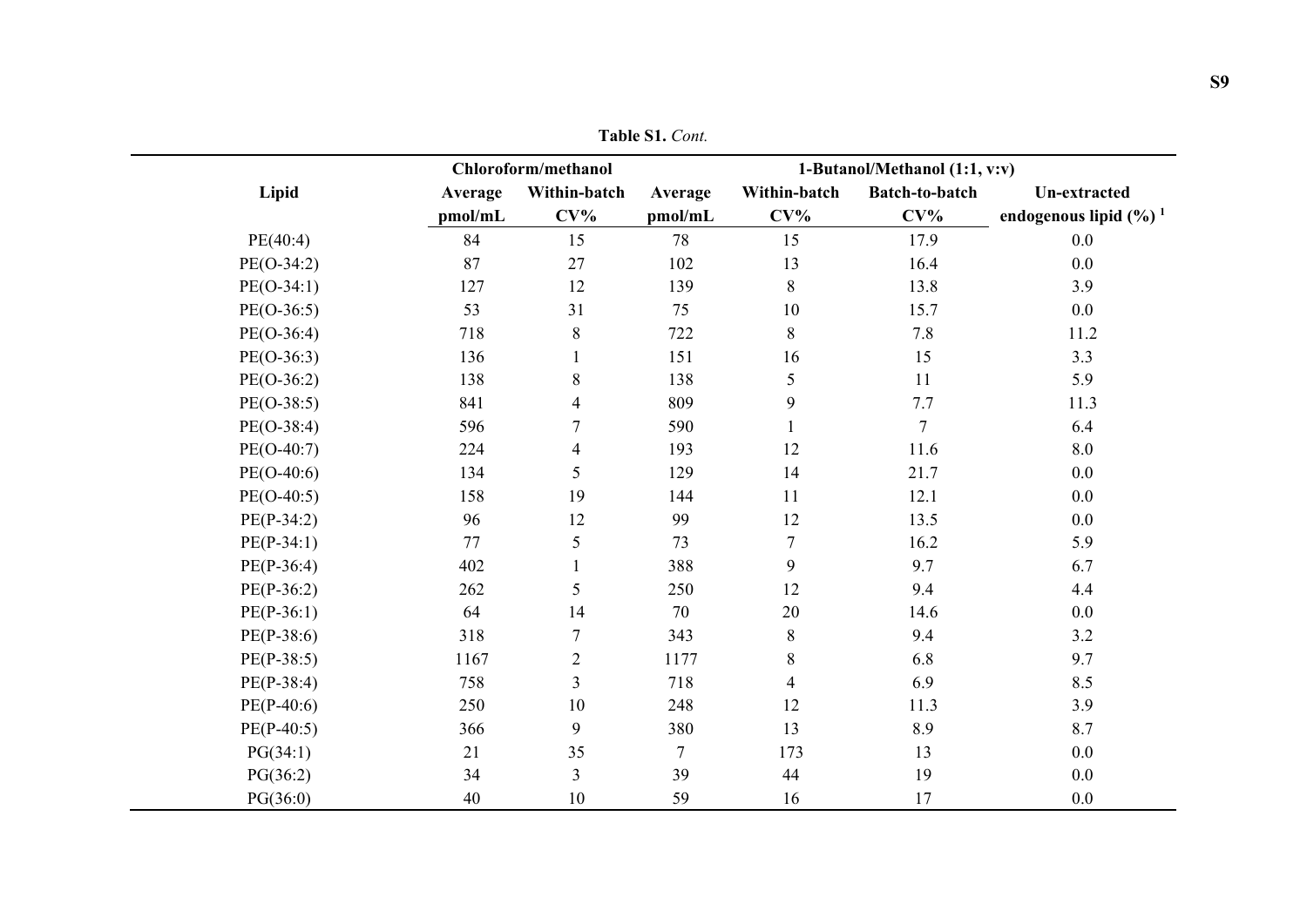|           |         | Chloroform/methanol |         |                  | 1-Butanol/Methanol (1:1, v:v) |                                    |
|-----------|---------|---------------------|---------|------------------|-------------------------------|------------------------------------|
| Lipid     | Average | Within-batch        | Average | Within-batch     | Batch-to-batch                | Un-extracted                       |
|           | pmol/mL | $CV\%$              | pmol/mL | $CV\%$           | $CV\%$                        | endogenous lipid $(\frac{6}{6})^1$ |
| LPI(18:2) | 856     | $\overline{7}$      | 802     | 6                | 14.8                          | $0.0\,$                            |
| LPI(18:1) | 893     | 5                   | 802     | $\overline{7}$   | 18.1                          | $0.0\,$                            |
| LPI(18:0) | 723     | 6                   | 590     | 22               | 20                            | 0.0                                |
| LPI(20:4) | 1018    | $8\,$               | 990     | $8\,$            | 18.8                          | 0.0                                |
| PI(32:1)  | 929     | 5                   | 827     | 8                | 7.1                           | 6.2                                |
| PI(32:0)  | 624     | $10\,$              | 531     | 11               | 8.5                           | 7.4                                |
| PI(34:1)  | 8714    | $\mathbf{1}$        | 8007    | 10               | 6.7                           | $7.4\,$                            |
| PI(34:0)  | 191     | 27                  | 146     | 20               | 14.7                          | 4.4                                |
| PI(36:4)  | 5088    | 6                   | 4950    | $\mathfrak{Z}$   | 6.7                           | $7.4\,$                            |
| PI(36:3)  | 4215    | 1                   | 4069    | 6                | 6.7                           | 7.2                                |
| PI(36:2)  | 17,085  |                     | 16,069  | 9                | 5.4                           | $7.0\,$                            |
| PI(36:1)  | 6809    | $\mathbf{1}$        | 6533    | $8\,$            | $7.8\,$                       | 7.1                                |
| PI(38:6)  | 721     |                     | 784     | 5                | 9.1                           | 6.7                                |
| PI(38:5)  | 2776    | 12                  | 2726    | 10               | 5.8                           | 7.5                                |
| PI(38:4)  | 33,783  | $\mathbf{1}$        | 32,286  | $\tau$           | 5.2                           | 7.7                                |
| PI(38:3)  | 7712    | 6                   | 6736    | 5                | 8.3                           | 5.8                                |
| PI(38:2)  | 428     | $18\,$              | 421     | 23               | 13.6                          | $0.0\,$                            |
| PI(40:6)  | 1830    | $\,8\,$             | 1685    | $\boldsymbol{9}$ | 6.5                           | 8.5                                |
| PI(40:5)  | 1804    | 3                   | 1812    | $\overline{2}$   | 7.4                           | 7.1                                |
| PI(40:4)  | 472     | 14                  | 464     | 16               | 12.3                          | 0.0                                |
| PS(36:2)  | 78      | 39                  | 70      | 34               | 24.8                          | 0.0                                |
| PS(36:1)  | 388     | 9                   | 356     | 16               | 16.9                          | 4.2                                |
| PS(38:5)  | 31      | 87                  | 21      | 87               | 22.7                          | 0.0                                |
| PS(38:4)  | 479     | 13                  | 469     | 5                | 14.1                          | 5.0                                |
| PS(38:3)  | 118     | 15                  | 109     | 6                | 18.6                          | 0.0                                |

**Table S1.** *Cont.*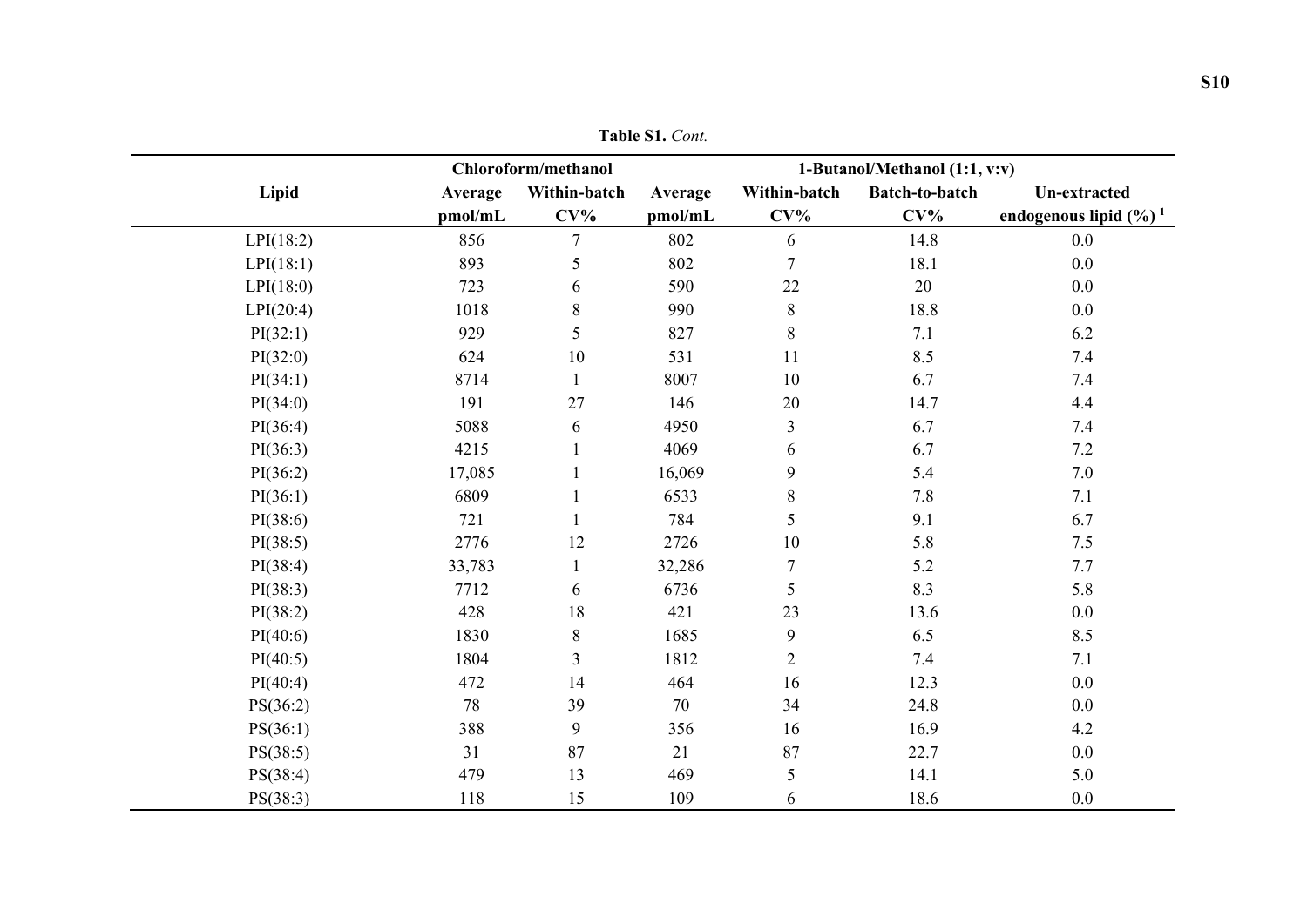|             |         | Chloroform/methanol      |         |                  | 1-Butanol/Methanol (1:1, v:v) |                                    |  |
|-------------|---------|--------------------------|---------|------------------|-------------------------------|------------------------------------|--|
| Lipid       | Average | Within-batch             | Average | Within-batch     | Batch-to-batch                | Un-extracted                       |  |
|             | pmol/mL | $CV\%$                   | pmol/mL | $CV\%$           | $CV\%$                        | endogenous lipid $(\frac{6}{6})^1$ |  |
| PS(40:6)    | 75      | 21                       | 86      | 14               | 20.6                          | 0.0                                |  |
| PS(40:5)    | 75      | 18                       | 64      | 20               | 21.3                          | 0.0                                |  |
| SM(31:1)    | 390     | 5                        | 345     | $\overline{4}$   | 4.7                           | 11.5                               |  |
| SM(32:2)    | 1155    | $\mathfrak{Z}$           | 1030    | $\overline{4}$   | 3.9                           | 7.7                                |  |
| SM(32:1)    | 12,613  | $\overline{\mathcal{A}}$ | 11,453  | $\overline{4}$   | 4.6                           | 7.2                                |  |
| SM(32:0)    | 577     | 5                        | 487     | 10               | 5.4                           | 7.9                                |  |
| SM(33:1)    | 7670    | 5                        | 6689    | $\overline{2}$   | 5.4                           | $7.0\,$                            |  |
| SM(34:3)    | 114     | $\overline{\mathcal{A}}$ | 119     | 14               | $4.8\,$                       | 2.3                                |  |
| SM(34:2)    | 19,328  | 5                        | 18,110  |                  | 5.3                           | 7.6                                |  |
| SM(34:1)    | 131,166 | 6                        | 125,719 | $\tau$           | 4.9                           | $7.5$                              |  |
| SM(34:0)    | 145,297 | 5                        | 130,618 | 3                | 5.3                           | 7.7                                |  |
| SM(35:2)    | 793     | 9                        | 730     | $\overline{4}$   | 5.7                           | 5.8                                |  |
| SM(35:1)    | 5004    |                          | 4747    | 6                | 5.7                           | 7.4                                |  |
| SM(36:3)    | 1090    | $\mathfrak{Z}$           | 1035    |                  | $4.8\,$                       | 6.6                                |  |
| SM(36:2)    | 13,347  | 3                        | 12,885  | $\sqrt{2}$       | 6.4                           | $\boldsymbol{8.0}$                 |  |
| SM(36:1)    | 27,364  | 3                        | 26,160  | 6                | 5.9                           | 7.8                                |  |
| SM(37:2)    | 731     | $10\,$                   | 673     | $\mathfrak s$    | 11.8                          | 6.1                                |  |
| SM(38:2)    | 8533    | 5                        | 9304    | $\overline{7}$   | 7.8                           | 11.0                               |  |
| SM(38:1)    | 14,147  | 26                       | 15,572  | $\sqrt{2}$       | 9.1                           | 8.5                                |  |
| SM(39:1)    | 8558    | $\overline{c}$           | 7941    | $\boldsymbol{9}$ | $8\,$                         | $10.0\,$                           |  |
| SM(41:2)    | 18,364  | 6                        | 17,206  | 6                | 5.4                           | 8.2                                |  |
| SM(41:1)    | 19,139  | 5                        | 17,981  | $\sqrt{5}$       | 7.4                           | 7.9                                |  |
| SM(42:1)    | 26,434  | 5                        | 24,743  | 5                | 6.8                           | 7.1                                |  |
| Cholesterol | 879,579 | 10                       | 914,021 | 6                | 9.2                           | 7.0                                |  |
| CE(14:0)    | 24,709  | 12                       | 22,122  | 9                | 9                             | 13.9                               |  |

**Table S1.** *Cont.*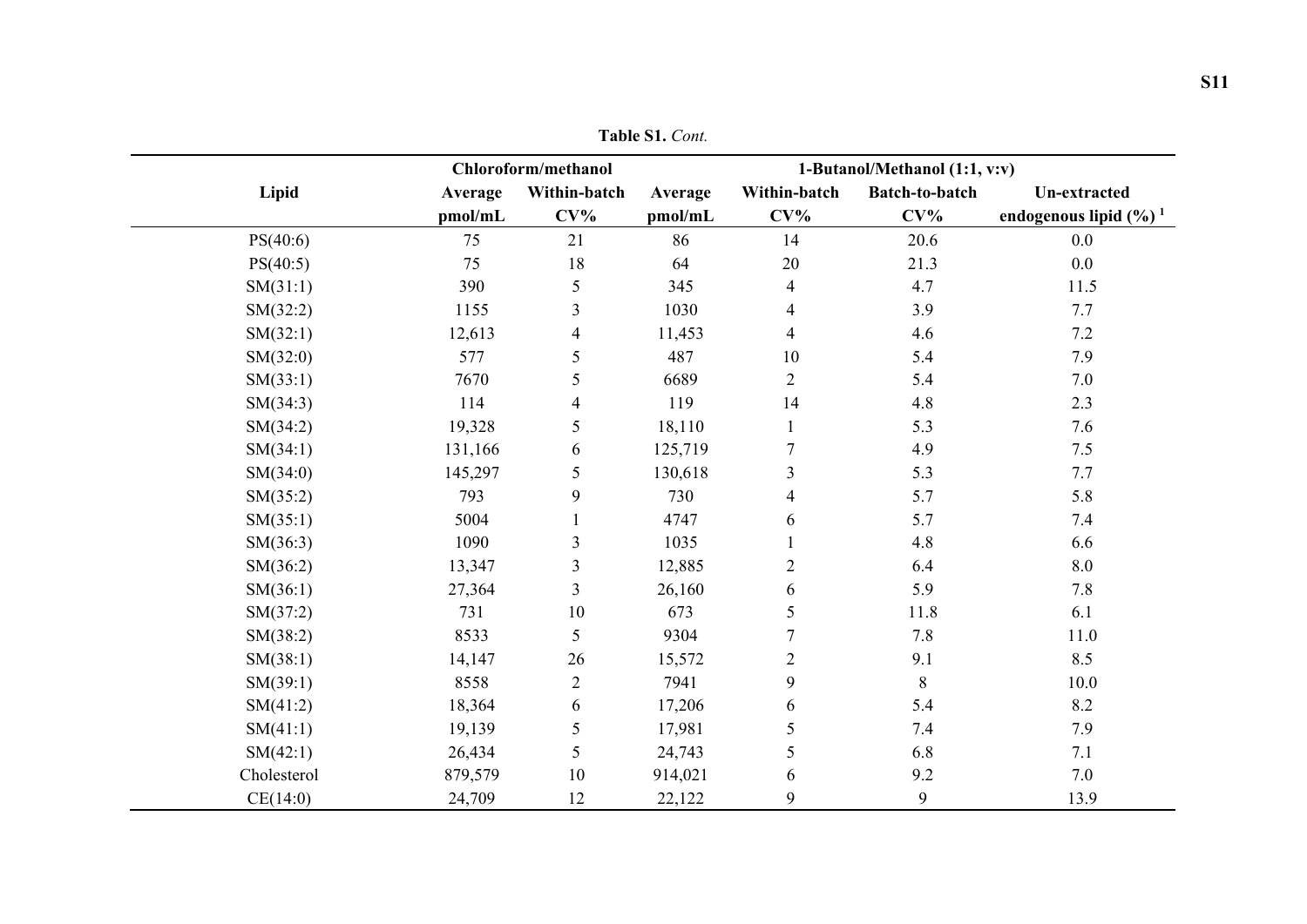|          |              | Chloroform/methanol |                |                  | 1-Butanol/Methanol (1:1, v:v) |                                    |  |  |
|----------|--------------|---------------------|----------------|------------------|-------------------------------|------------------------------------|--|--|
| Lipid    | Average      | Within-batch        | Average        | Within-batch     | Batch-to-batch                | <b>Un-extracted</b>                |  |  |
|          | pmol/mL      | $CV\%$              | pmol/mL        | $CV\%$           | $CV\%$                        | endogenous lipid $(\frac{6}{6})^1$ |  |  |
| CE(15:0) | 19,724       | 6                   | 14,503         | 17               | 9.5                           | 12.7                               |  |  |
| CE(16:2) | 1918         | $10\,$              | 1251           | $\boldsymbol{7}$ | 7.3                           | 7.1                                |  |  |
| CE(16:1) | 116,050      | 5                   | 97,875         | $\overline{4}$   | 6.7                           | 13.6                               |  |  |
| CE(16:0) | 414,059      | $\,8\,$             | 248,279        | 16               | 7.3                           | 14.0                               |  |  |
| CE(17:1) | 7469         | 36                  | 5795           | 21               | 13.6                          | 9.3                                |  |  |
| CE(17:0) | 9508         | 12                  | 6078           | 12               | 9.6                           | 10.2                               |  |  |
| CE(18:3) | 20,823       | 5                   | 14,301         | $\overline{4}$   | $\overline{7}$                | 7.3                                |  |  |
| CE(18:2) | 281,108      | $\tau$              | 241,255        | 5                | 8.5                           | 14.3                               |  |  |
| CE(18:1) | 279,576      | 6                   | 227,198        | 6                | 7.9                           | 13.6                               |  |  |
| CE(18:0) | 22,201       | $8\,$               | 11,497         | $\overline{4}$   | 6.9                           | 7.8                                |  |  |
| CE(20:5) | 29,584       | 3                   | 20,622         | $\overline{3}$   | 8.9                           | 6.3                                |  |  |
| CE(20:3) | 5155         | $\overline{3}$      | 4240           | 14               | 8.4                           | 17.1                               |  |  |
| CE(20:4) | 59,554       | $\mathfrak{Z}$      | 4,3045         | 6                | 8.7                           | 7.7                                |  |  |
| CE(20:2) | 1566         | 5                   | 1251           | 6                | 7.1                           | 14.7                               |  |  |
| CE(20:1) | 296          | 12                  | 200            | 15               | 8.9                           | 12.9                               |  |  |
| CE(22:6) | 8480         | 6                   | 5556           | $\overline{2}$   | 7.9                           | 6.8                                |  |  |
| CE(22:5) | 540          | 9                   | 376            | 11               | 7.4                           | 10.2                               |  |  |
| CE(22:4) | 65           | 21                  | 48             | 9                | 13.1                          | 14.3                               |  |  |
| CE(22:1) | 78           |                     | 40             | $\overline{7}$   | 10.8                          | $0.0\,$                            |  |  |
| CE(22:0) | 117          | 9                   | 55             | 18               | 13.1                          | 3.6                                |  |  |
| CE(24:6) | 6            | 24                  | 5              | 34               | 44.7                          | 0.0                                |  |  |
| CE(24:5) | $\mathbf{9}$ | 21                  | 6              | 42               | 53.6                          | 0.0                                |  |  |
| CE(24:4) | 3            | 97                  | $\overline{2}$ | 32               | 34.7                          | 0.0                                |  |  |
| CE(24:1) | 89           | 13                  | 46             | $\mathfrak{Z}$   | 11.1                          | 0.0                                |  |  |
| CE(24:0) | 99           | 6                   | 53             | 10               | 9.5                           | 14.9                               |  |  |

**Table S1.** *Cont.*